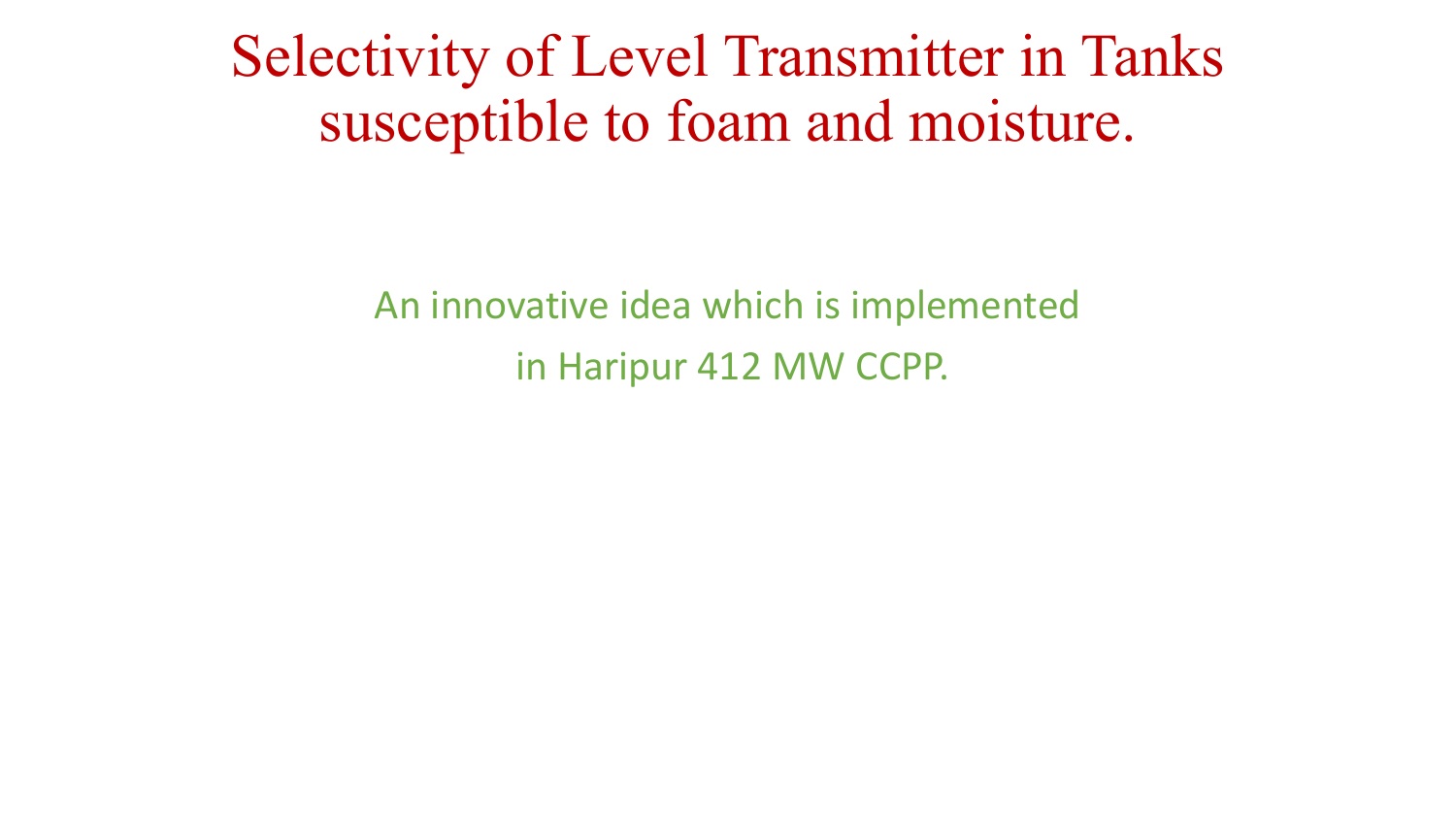# Effect of Level signal Malfunctioning

#### **In CT Basin**

- Level Measurement of Cooling Tower Basin Radar type LT
- Malfunction of Transmitter signal
- Override stopped of Circulating water pump
- Condenser Vacuum Fall
- Exhaust Steam Pressure high
- Tripping of Steam Turbine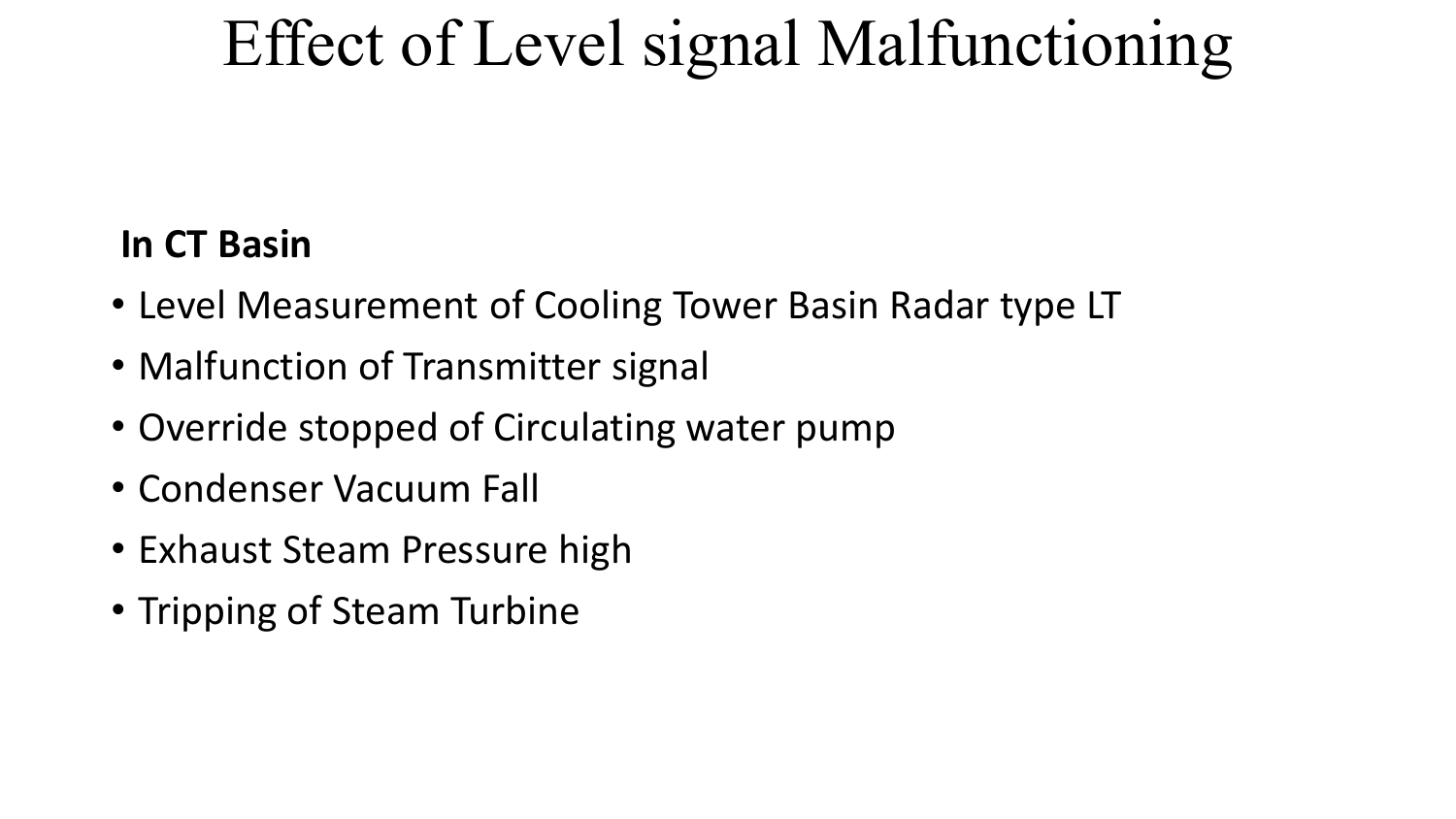#### Process Diagram-1

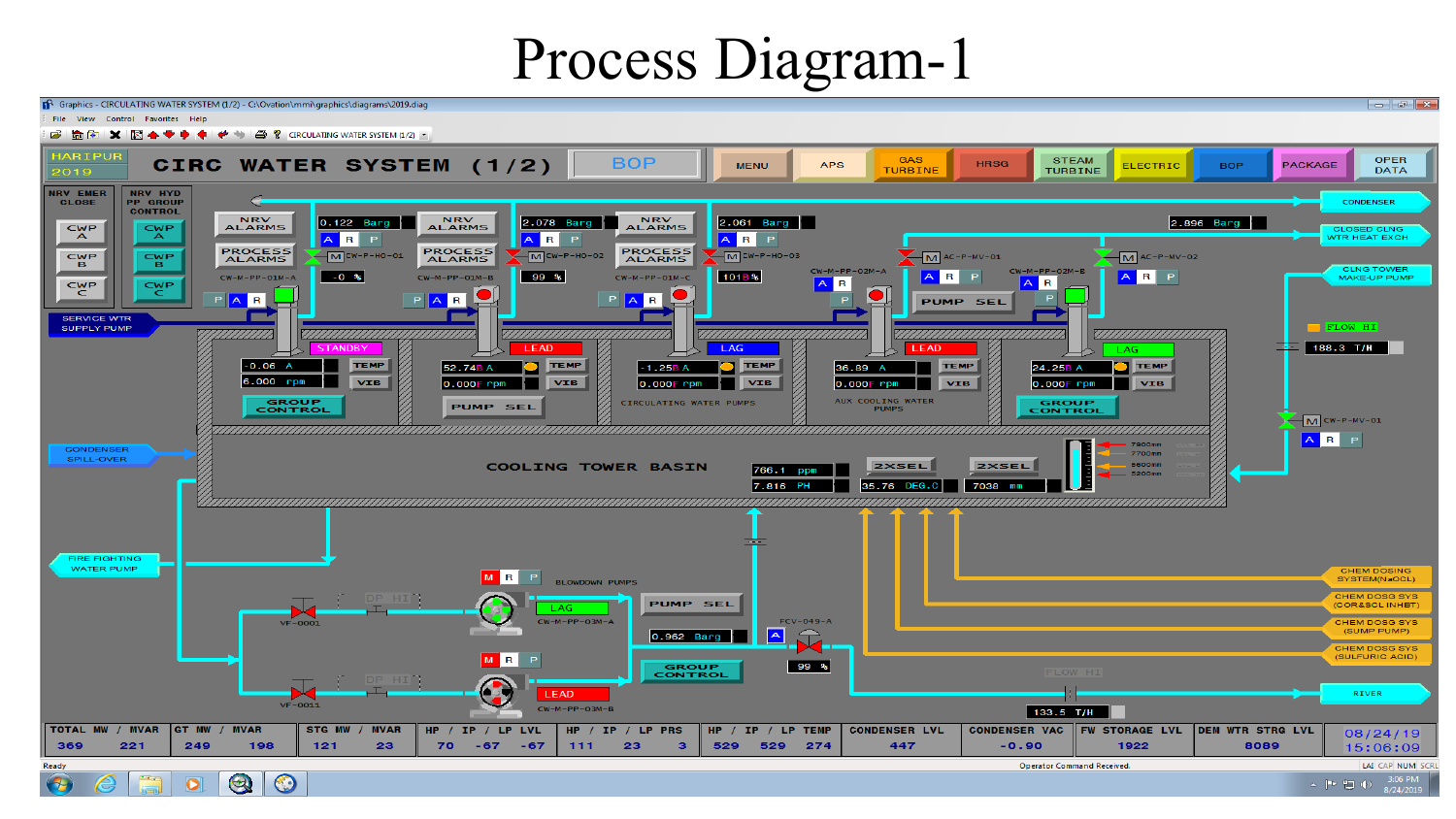#### Process Diagram-2

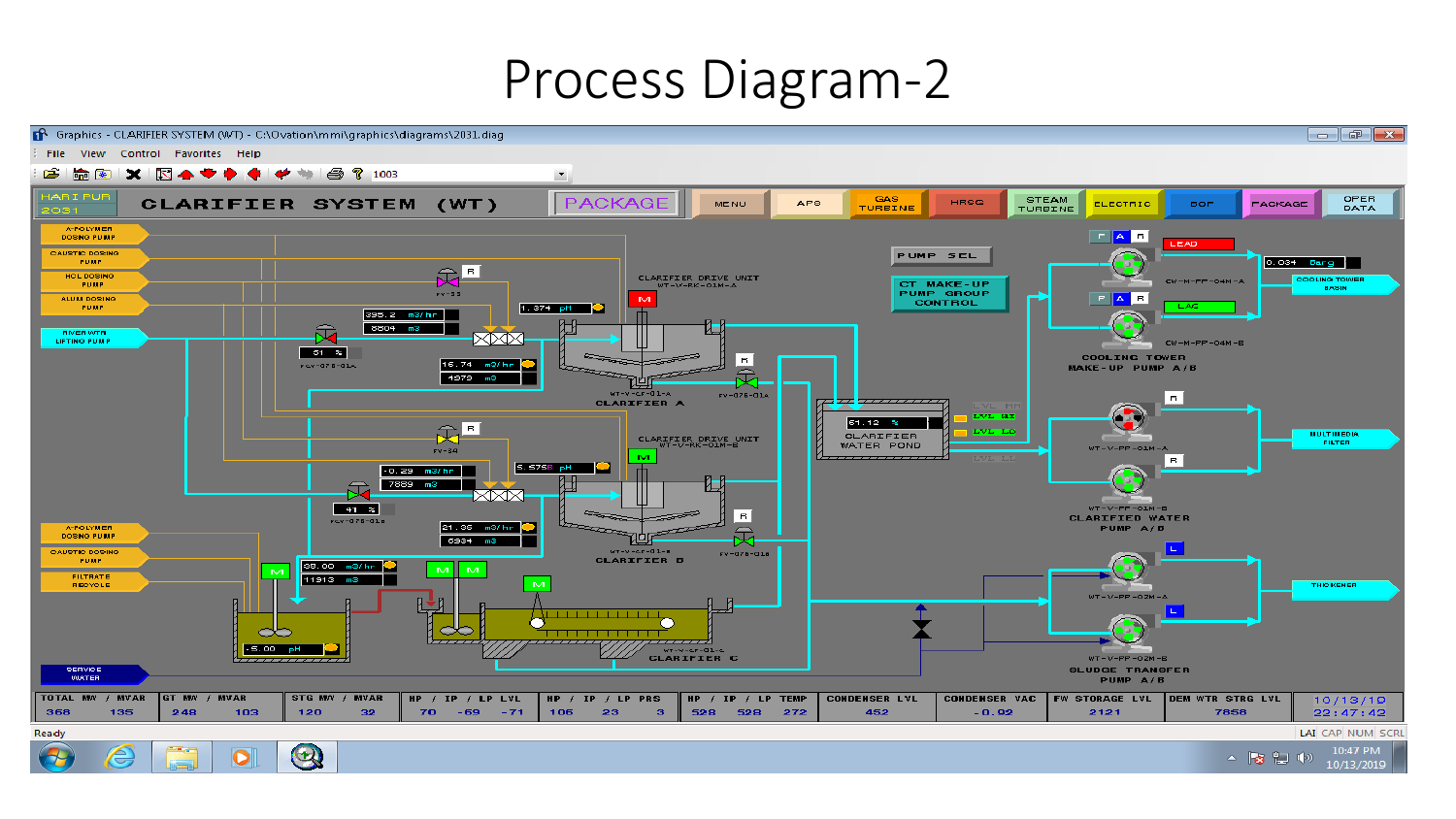### **DEIC and Interlet Inc. 2 Propel Taskes 10011 Circulating water system.1 (C:\Ovation\CtriBldr\on-line\UNIT0\0026.svg)**



 $\bigcirc$ 

 $\overline{\mathbf{o}}$ 

 $\odot$ 

3:07 PM ▲ ■ 割 (6)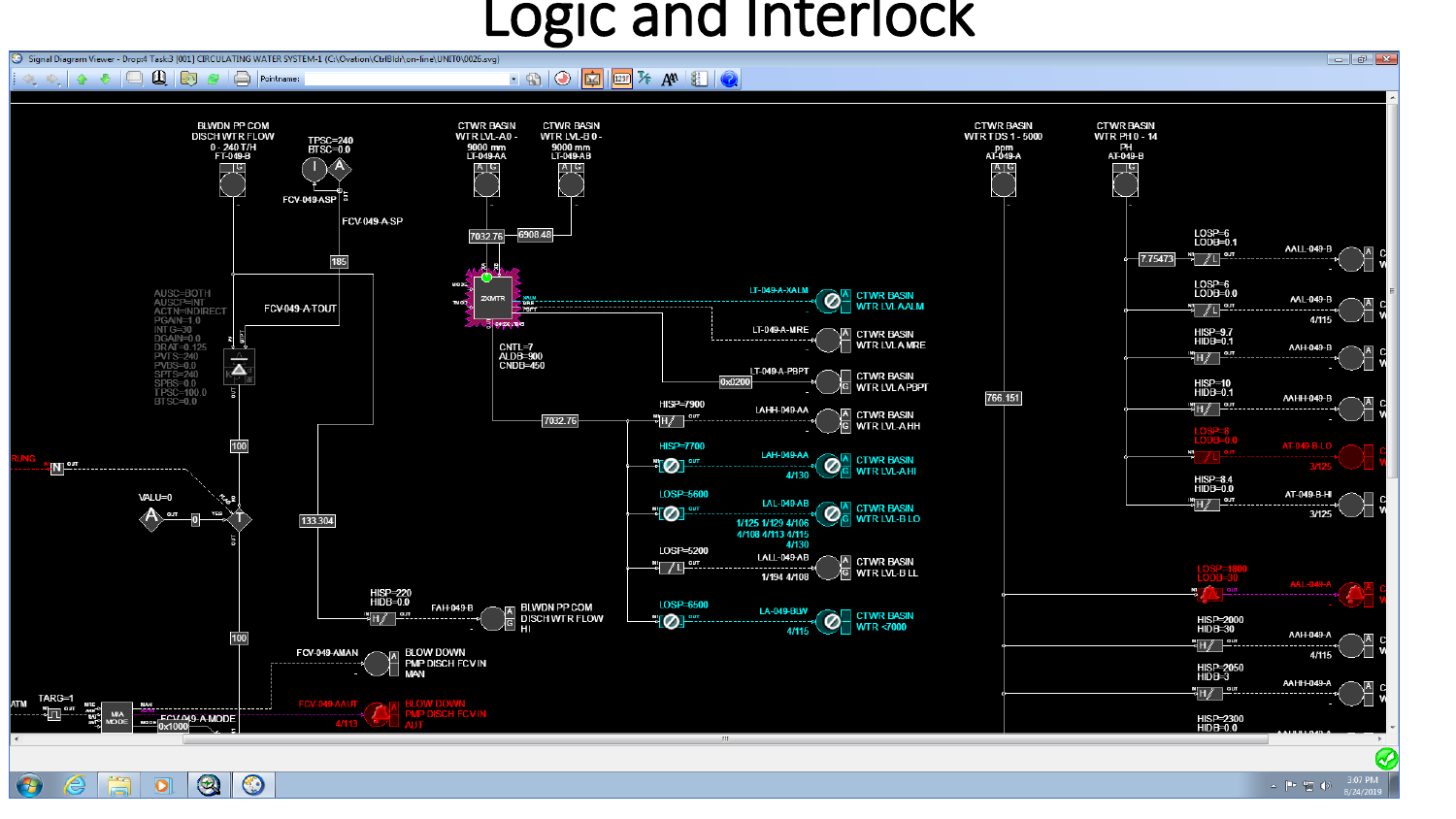

Co Signal Diagram Viewer - Drop:4 Task:3 [001] CIRCULATING WATER SYSTEM-1 (C:\Ovation\CtrlBldr\on-line\UNIT0\0026.svg)

 $\Box$   $\Box$   $\Box$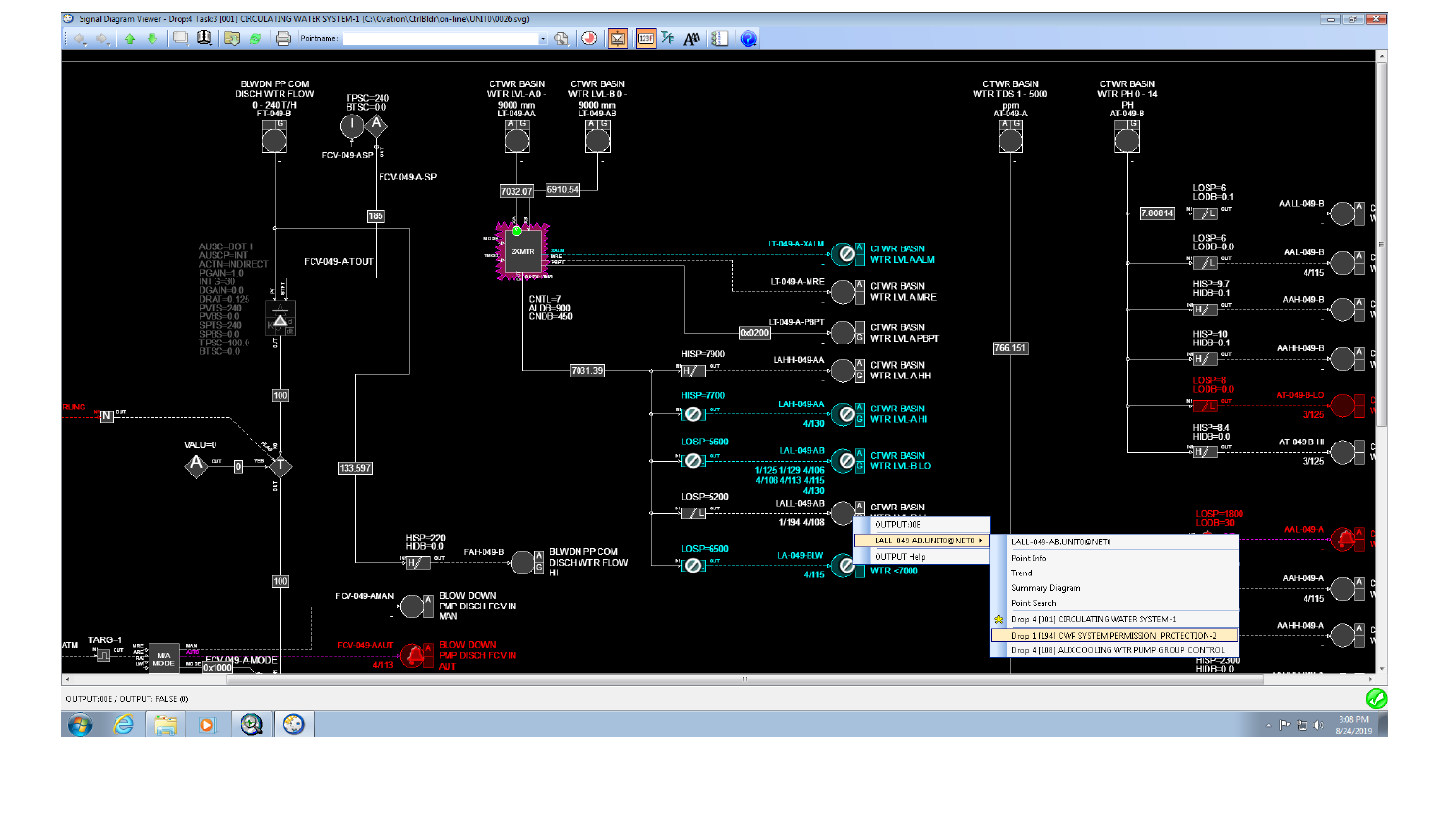# Example of process interruption

| 11/19/2014 11:32:21.000 PM |                                                                      |                                   |                            |                                                                                                                                                                                                                                                                                                                                   |                                               |
|----------------------------|----------------------------------------------------------------------|-----------------------------------|----------------------------|-----------------------------------------------------------------------------------------------------------------------------------------------------------------------------------------------------------------------------------------------------------------------------------------------------------------------------------|-----------------------------------------------|
| ST-MV/UNIT0@NET0           | ST MW                                                                | 7451.145<br>144.687<br>MVV Scale: | 200                        | 0.000 Actual Value<br>0.000 Actual Value                                                                                                                                                                                                                                                                                          |                                               |
|                            |                                                                      |                                   |                            |                                                                                                                                                                                                                                                                                                                                   |                                               |
|                            |                                                                      |                                   |                            |                                                                                                                                                                                                                                                                                                                                   | 200.000                                       |
|                            |                                                                      |                                   |                            |                                                                                                                                                                                                                                                                                                                                   |                                               |
|                            |                                                                      |                                   |                            |                                                                                                                                                                                                                                                                                                                                   |                                               |
|                            |                                                                      |                                   |                            |                                                                                                                                                                                                                                                                                                                                   |                                               |
|                            |                                                                      |                                   |                            |                                                                                                                                                                                                                                                                                                                                   |                                               |
|                            |                                                                      |                                   |                            |                                                                                                                                                                                                                                                                                                                                   |                                               |
|                            |                                                                      |                                   |                            |                                                                                                                                                                                                                                                                                                                                   |                                               |
|                            |                                                                      |                                   |                            |                                                                                                                                                                                                                                                                                                                                   |                                               |
|                            |                                                                      |                                   |                            |                                                                                                                                                                                                                                                                                                                                   |                                               |
|                            |                                                                      |                                   |                            |                                                                                                                                                                                                                                                                                                                                   |                                               |
|                            |                                                                      |                                   |                            |                                                                                                                                                                                                                                                                                                                                   |                                               |
|                            |                                                                      |                                   |                            |                                                                                                                                                                                                                                                                                                                                   |                                               |
|                            |                                                                      |                                   |                            |                                                                                                                                                                                                                                                                                                                                   |                                               |
|                            |                                                                      |                                   |                            |                                                                                                                                                                                                                                                                                                                                   |                                               |
|                            |                                                                      |                                   |                            |                                                                                                                                                                                                                                                                                                                                   |                                               |
|                            |                                                                      |                                   |                            |                                                                                                                                                                                                                                                                                                                                   |                                               |
|                            |                                                                      |                                   |                            |                                                                                                                                                                                                                                                                                                                                   |                                               |
|                            |                                                                      |                                   |                            |                                                                                                                                                                                                                                                                                                                                   |                                               |
|                            |                                                                      |                                   |                            |                                                                                                                                                                                                                                                                                                                                   |                                               |
|                            |                                                                      |                                   |                            |                                                                                                                                                                                                                                                                                                                                   |                                               |
|                            |                                                                      |                                   |                            |                                                                                                                                                                                                                                                                                                                                   |                                               |
|                            |                                                                      |                                   |                            |                                                                                                                                                                                                                                                                                                                                   |                                               |
|                            |                                                                      |                                   |                            |                                                                                                                                                                                                                                                                                                                                   |                                               |
|                            |                                                                      |                                   |                            |                                                                                                                                                                                                                                                                                                                                   |                                               |
|                            |                                                                      |                                   |                            |                                                                                                                                                                                                                                                                                                                                   |                                               |
|                            |                                                                      |                                   |                            |                                                                                                                                                                                                                                                                                                                                   | $\begin{array}{c} 0.000 \\ 0.000 \end{array}$ |
|                            |                                                                      |                                   |                            |                                                                                                                                                                                                                                                                                                                                   |                                               |
|                            |                                                                      |                                   |                            | A MOREL ORIVER<br>Aggingence                                                                                                                                                                                                                                                                                                      |                                               |
| <b>Algoritorial</b>        | A 139-20 (Barry<br>11.35 El Obra<br>1-139-A (Born<br>1.35-0.00 miles | A 3201 Obert<br>ASSALADED         | ASSESSMENT<br>AISEA (ODPER | A MARY ABVEY<br>A Bent Opport<br>A BEDTONY<br>A 13521-00 PM<br>A TOMAL DOVE<br>Accept de Library<br>Argent (Born<br>Action (2017)<br>A. Stationary<br>1-135-2-2021-4<br>A SEAL ODER<br>I research of the<br>I regional point<br>A BEEF (DOVER)<br>A BEAT (BOTH)<br>Assistance of<br>A STATE OUTER<br>A STATES PARK<br>A SECTIONAL |                                               |
|                            |                                                                      |                                   |                            |                                                                                                                                                                                                                                                                                                                                   |                                               |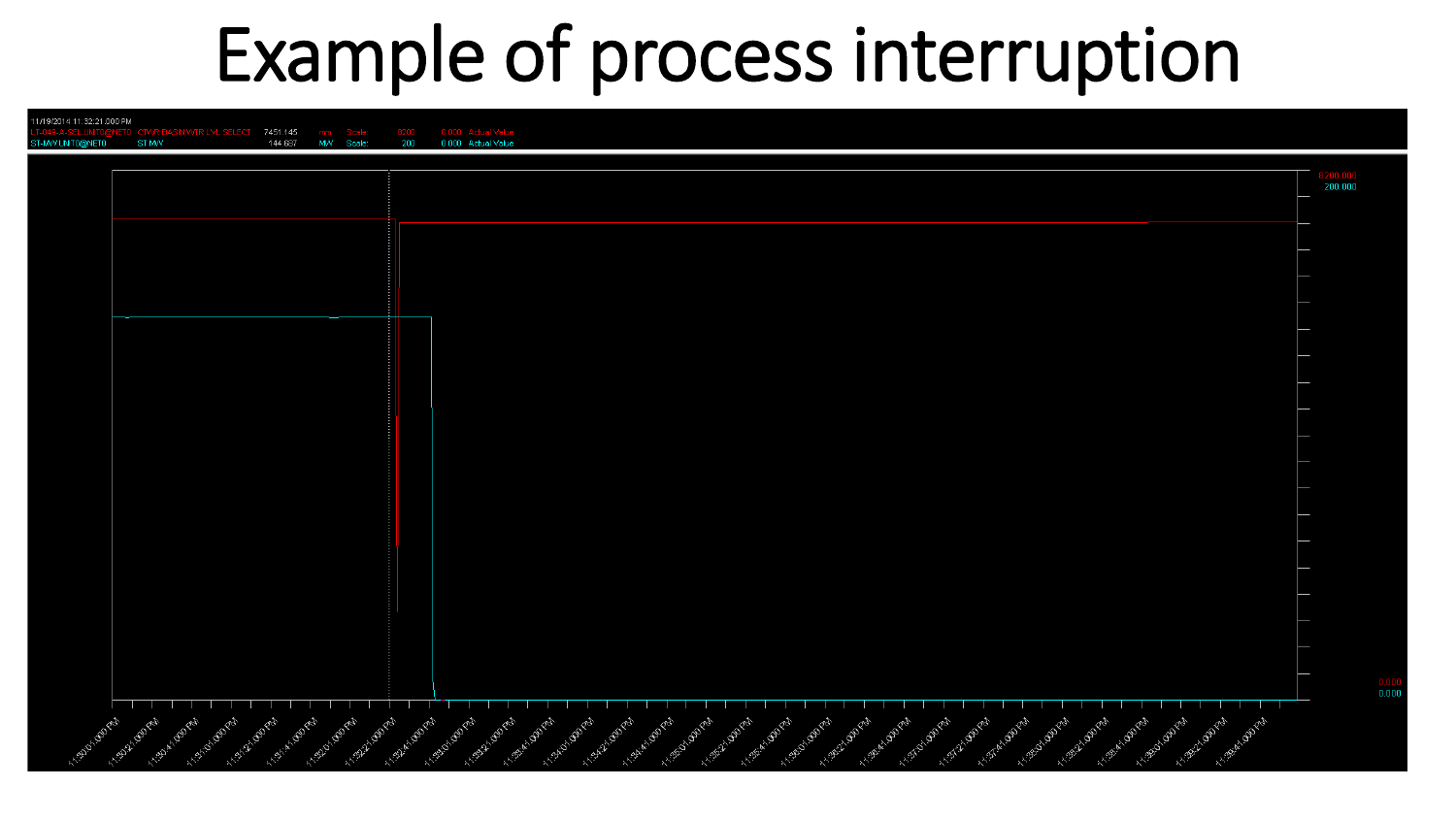### Plant Running By signal Forcing

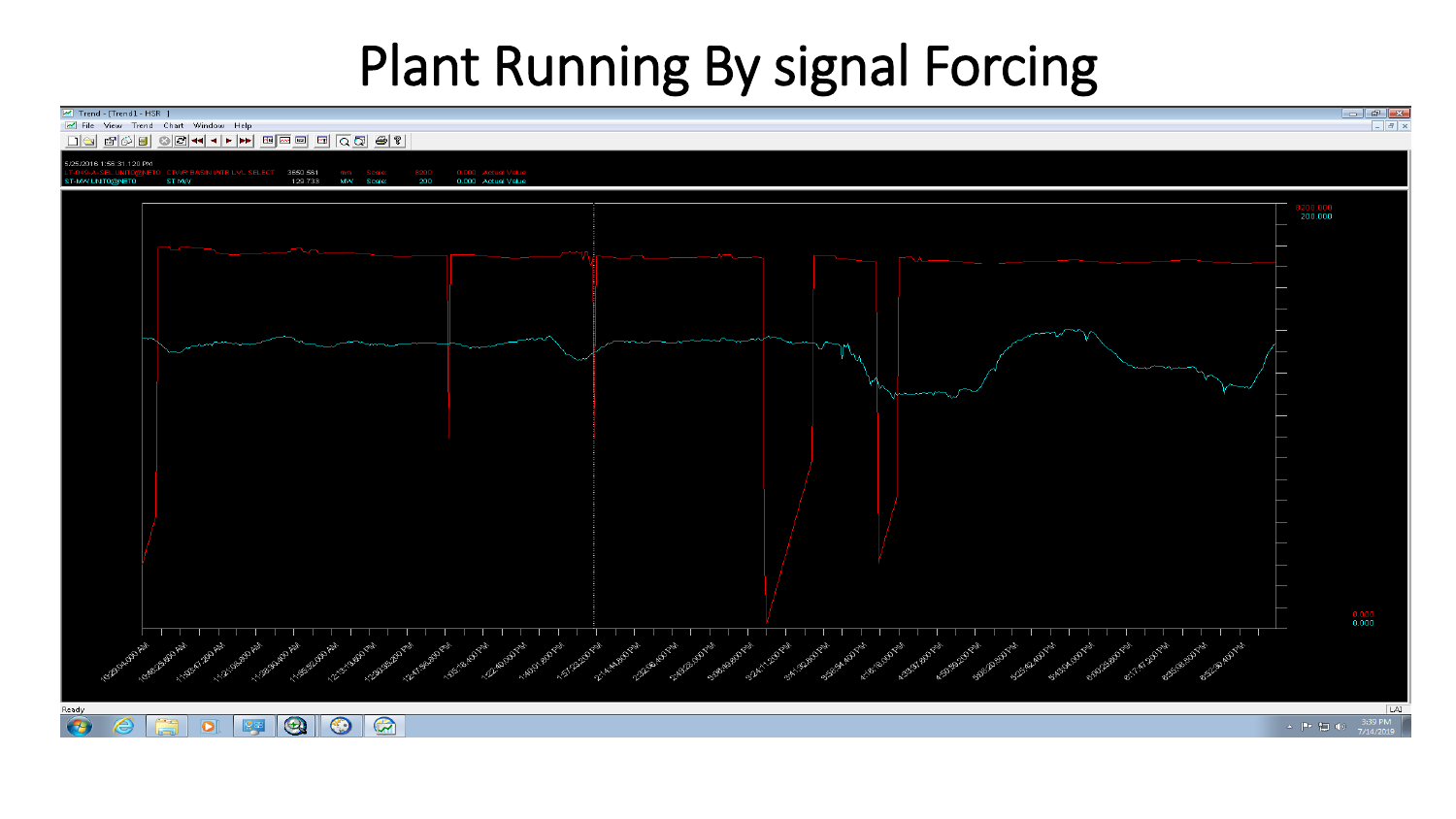# Cause of problem:

- **Generation of foam in liquid:** As the water source of our plant, river Shitalakhya supplies rather contaminated water, moderately high amount of chemical dosing is done to get the desired quality specially in the winter season. As a result, the foam is produced in quite a high amount in cooling tower, clarified water tank and in other such tanks. Such foaming incident is shown below:
- **Moisture:** The presence of moisture in enclosed vessel is another recurring factor in level transmitter malfunction. The moisture gets accumulated on the head of level transmitter and cause it to send erroneous output.
- It is to be mentioned that foam and moisture caused problem in the transmitter because the level transmitters originally installed in the system were ultrasonic/radar type level transmitters. These type of level transmitters sends a wave and waits for the reflected wave. The time lapse between sending and receiving the reflection is then utilized to calculate the level. Due to their working principle, the ultrasonic/radar type level sensors are susceptible to malfunction in presence of foam and moisture.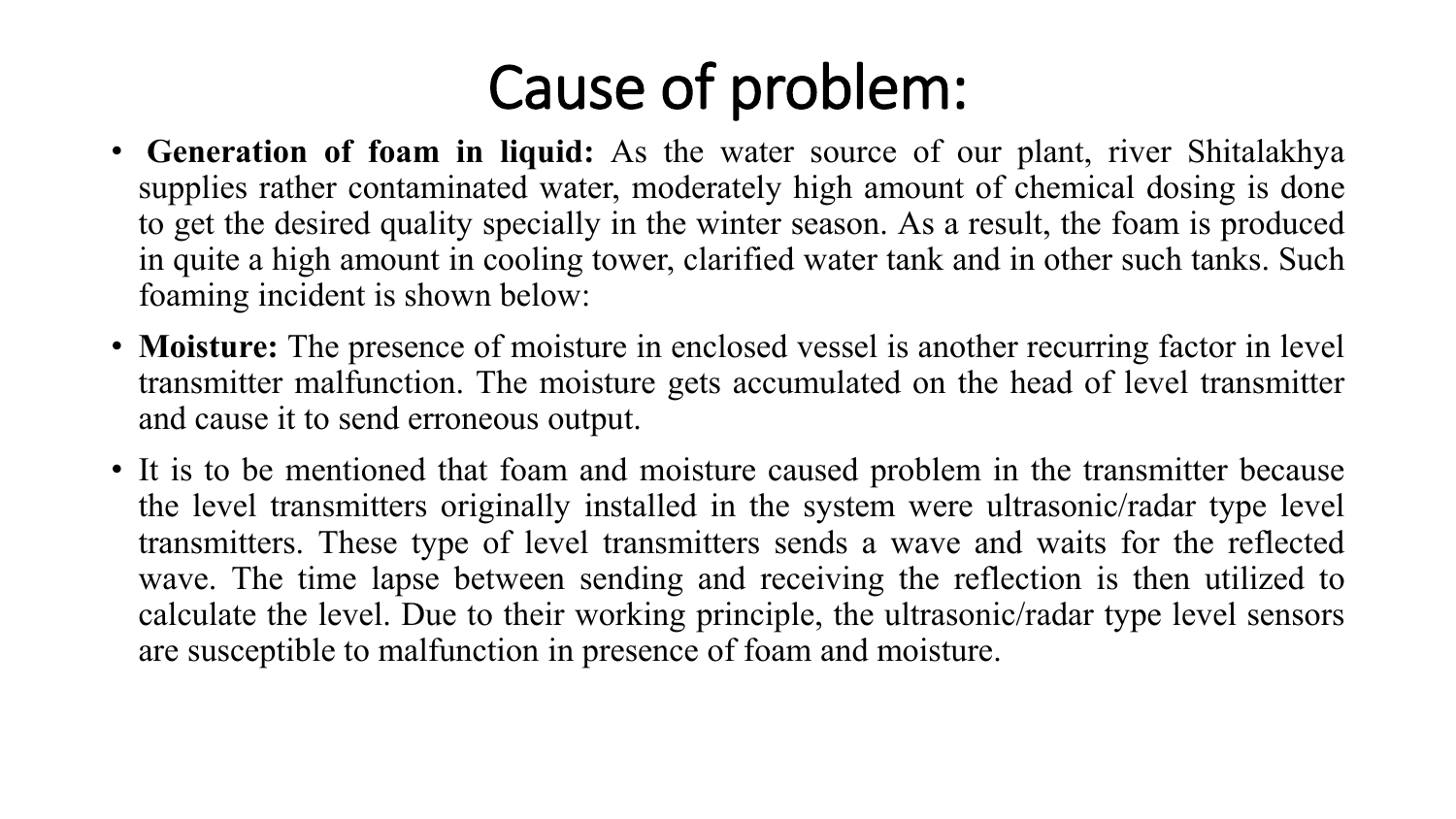- **FACTORS CAUSING FOAM:** Excessively High Alkalinity, Chemical Overfeed, Increased Bacteriological Activity , Reduction of Biological Activity ,Process Contamination, High Degree of Suspended Solids. Many cooling towers will produce a small to a moderate amount of foam , depending on water chemistry, treatment chemicals and the presence of bio fouling (algae and bacterial) supplying natural surfactants.
- **FACTORS CAUSING MOISTURE:** Due to the temperature difference and different humidity

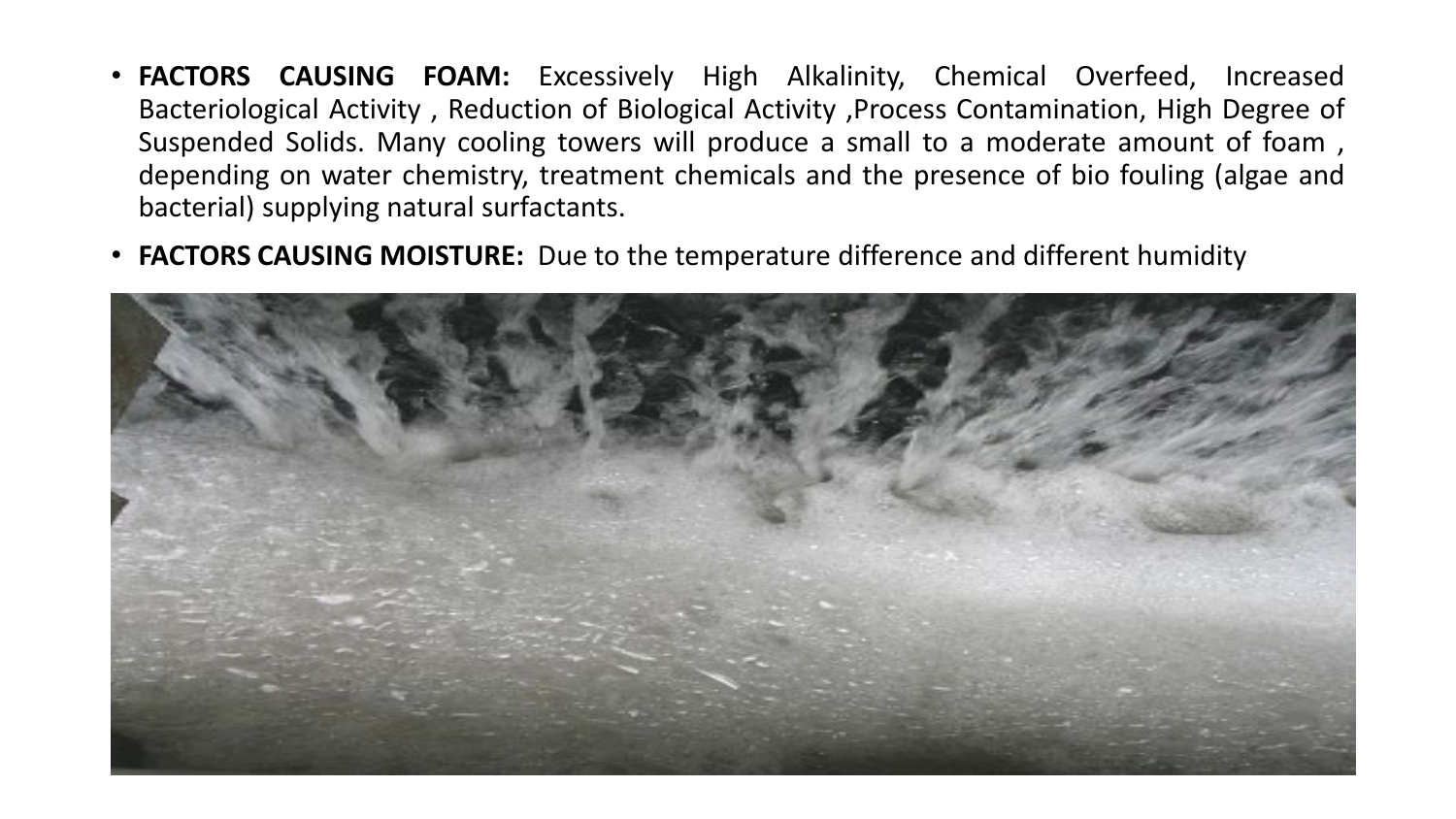Radar /Ultrasonic Level Transmitter replaced by Magnetic float/gear type Level Transmitter in a closed vessels/Tanks.



Time delay / 2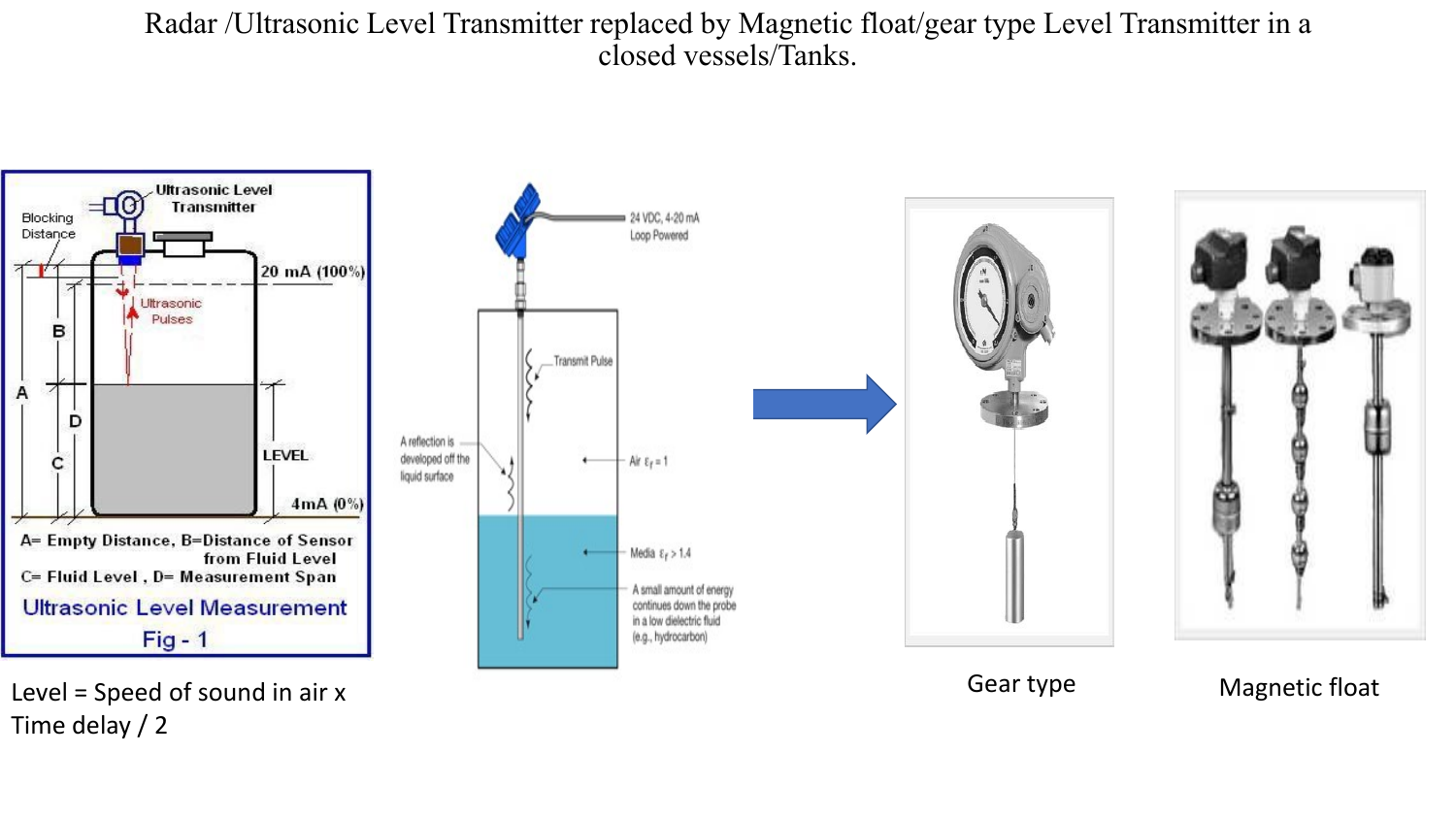**Outcome:** After installing float type of level transmitter in place of ultrasonic/radar type in both cooling tower basin and clarified water tank, discrepancies due to level transmitter and eventual ST trips are avoided altogether.